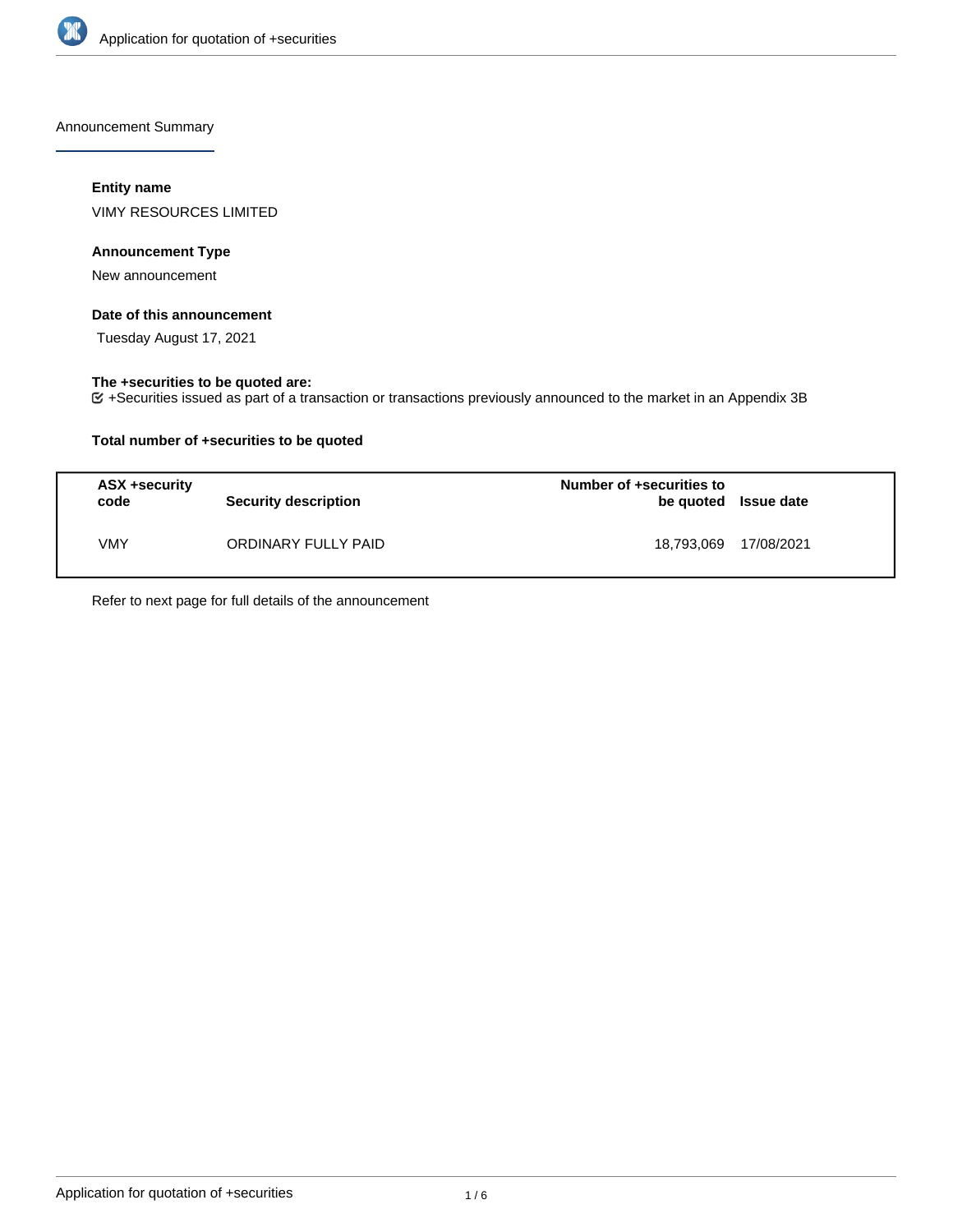

Part 1 - Entity and announcement details

### **1.1 Name of entity**

VIMY RESOURCES LIMITED

We (the entity named above) apply for +quotation of the following +securities and agree to the matters set out in Appendix 2A of the ASX Listing Rules.

**1.2 Registered number type** ABN

**Registration number** 56120178949

**1.3 ASX issuer code** VMY

**1.4 The announcement is**

New announcement

#### **1.5 Date of this announcement**

17/8/2021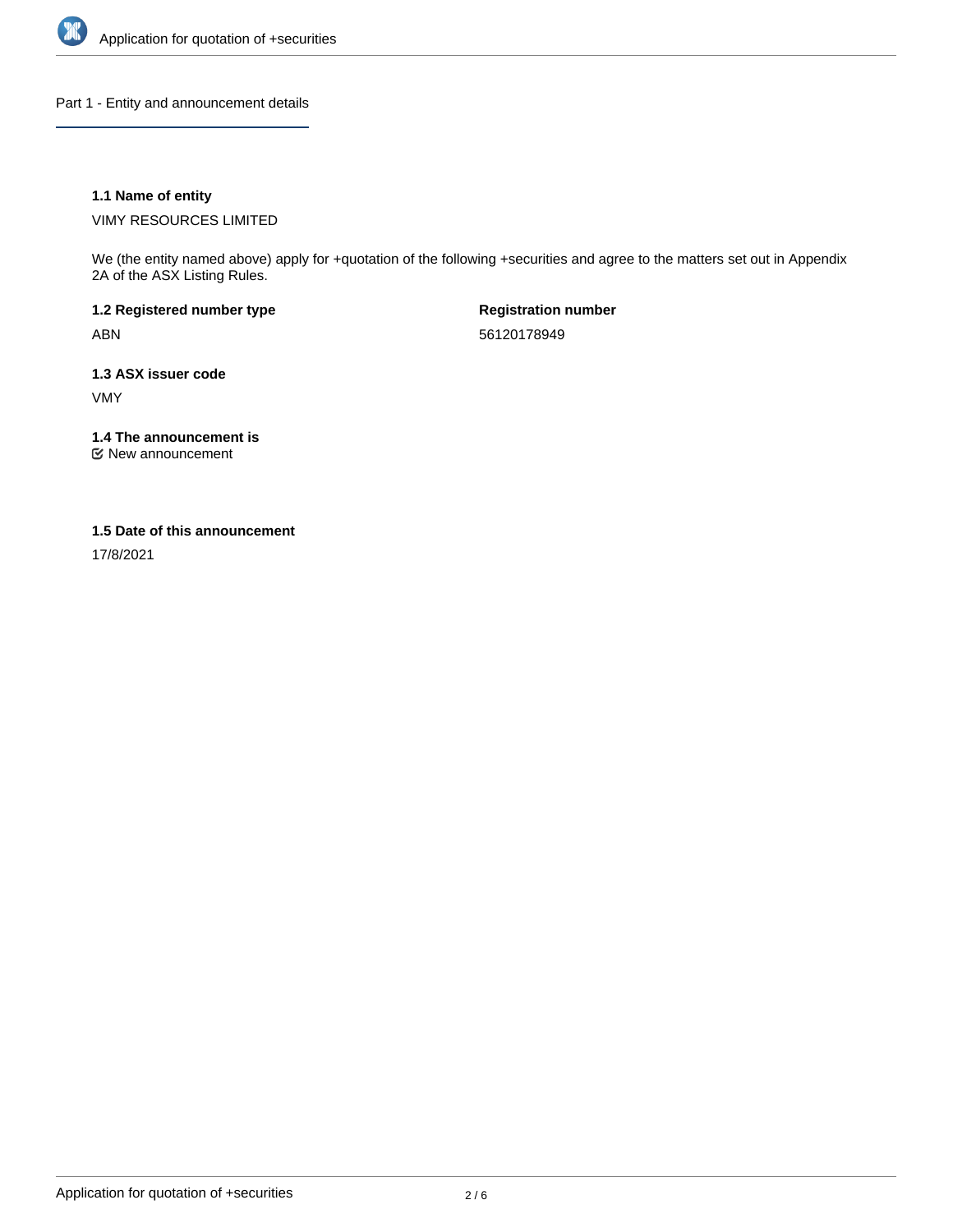

# Part 2 - Type of Issue

### **2.1 The +securities to be quoted are:**

+Securities issued as part of a transaction or transactions previously announced to the market in an Appendix 3B

#### **Previous Appendix 3B details:**

| <b>Announcement Date and</b><br>Time | <b>Announcement Title</b>                               | Selected Appendix 3B to submit quotation<br>reauest |
|--------------------------------------|---------------------------------------------------------|-----------------------------------------------------|
| 10-Mar-2021 15:33                    | Update - Update - Proposed issue of<br>Securities - VMY | A placement or other type of issue                  |

**2.3a.2 Are there any further issues of +securities yet to take place to complete the transaction(s) referred to in the Appendix 3B?**

No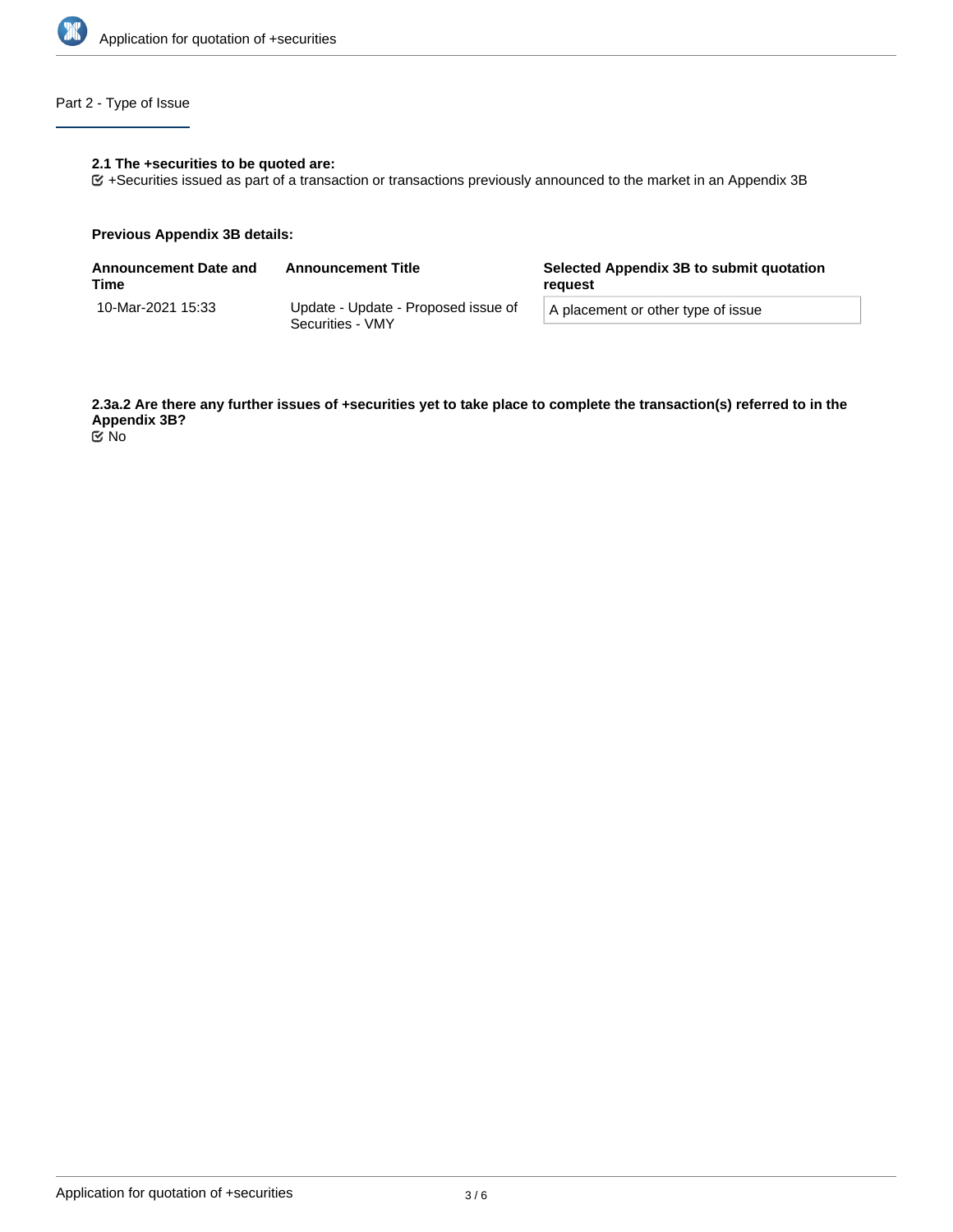

Part 3A - number and type of +securities to be quoted where issue has previously been notified to ASX in an Appendix 3B

#### Placement Details

**ASX +security code and description**

VMY : ORDINARY FULLY PAID

**Issue date**

17/8/2021

Distribution Schedule

**Provide a distribution schedule for the new +securities according to the categories set out in the left hand column including the number of recipients and the total percentage of the new +securities held by the recipients in each category.**

| Number of +securities held | <b>Number of holders</b> | Total percentage of +securities held<br>For example, to enter a value of 50%<br>please input as 50.00 |
|----------------------------|--------------------------|-------------------------------------------------------------------------------------------------------|
| $1 - 1,000$                |                          | %                                                                                                     |
| $1,001 - 5,000$            |                          | $\%$                                                                                                  |
| $5,001 - 10,000$           |                          | %                                                                                                     |
| 10,001 - 100,000           |                          | $\frac{0}{0}$                                                                                         |
| 100,001 and over           |                          | $\%$                                                                                                  |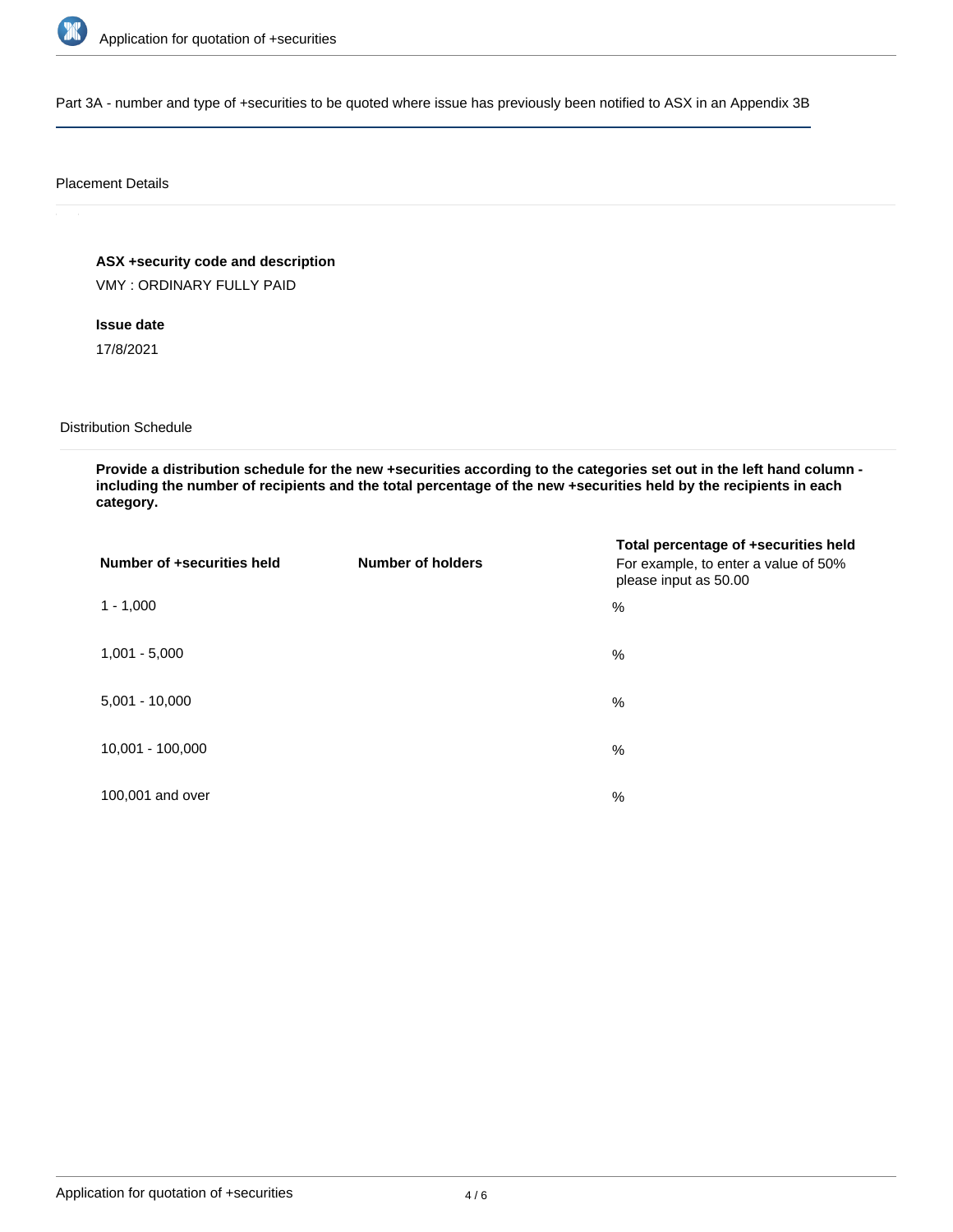

Issue details

### **Number of +securities to be quoted**

18,793,069

**Are the +securities being issued for a cash consideration?**

No

# **Please describe the consideration being provided for the +securities**

To complete the acquisition of equity in the Alligator River Project

### **Please provide an estimate (in AUD) of the value of the consideration being provided per +security for the +securities to be quoted**

2,000,000.000000

# **Any other information the entity wishes to provide about the +securities to be quoted**